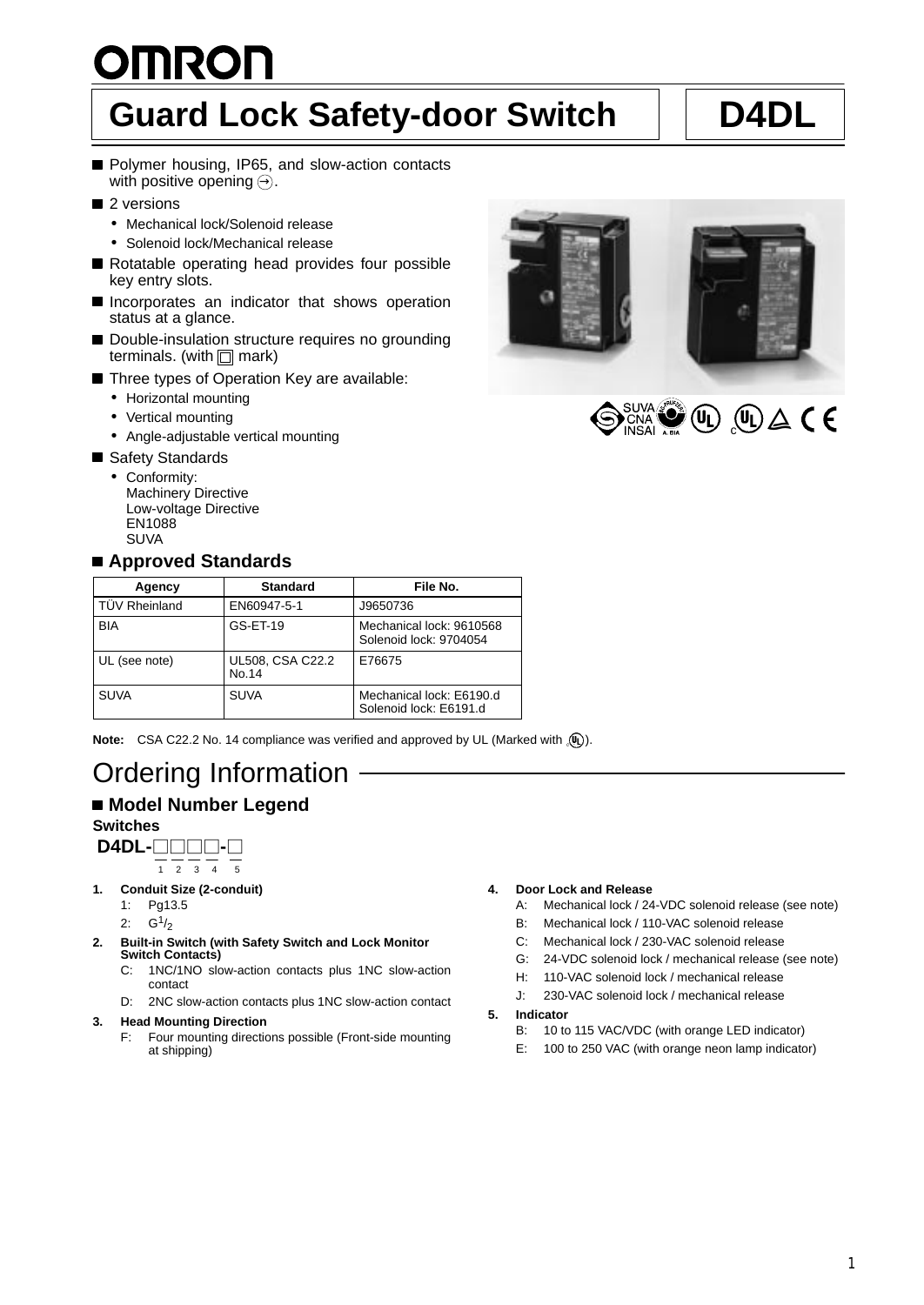## **Operation Keys**

**D4DS-K** 1

## **List of Models**

### **Switches**

### **1. Key Type**

- 1: Horizontal mounting
- 2: Vertical mounting
- 3: Horizontal-adjustable vertical mounting
- 5: Vertical/Horizontal-adjustable vertical mounting

| Solenoid voltage/indicator       | Lock and release<br>types           | <b>Contact configuration</b><br>(Slow-action)<br>Approved force-separation<br><b>NC</b> contact | <b>Connector size</b> | <b>Model</b> |
|----------------------------------|-------------------------------------|-------------------------------------------------------------------------------------------------|-----------------------|--------------|
| Solenoid: 24 VDC                 | Mechanical lock                     | 1NC/1NO+1NC                                                                                     | PG13.5                | D4DL-1CFA-B* |
| Orange LED: 10 to 115 VDC/VAC    | Solenoid release                    |                                                                                                 | G1/2                  | D4DL-2CFA-B  |
|                                  |                                     | $2NC+1NC$                                                                                       | PG13.5                | D4DL-1DFA-B* |
|                                  |                                     |                                                                                                 | G1/2                  | D4DL-2DFA-B  |
|                                  | Solenoid lock                       | 1NC/1NO+1NC                                                                                     | PG13.5                | D4DL-1CFG-B* |
|                                  | Mechanical release                  |                                                                                                 | G1/2                  | D4DL-2CFG-B  |
|                                  |                                     | $2NC+1NC$                                                                                       | PG13.5                | D4DL-1DFG-B* |
|                                  |                                     |                                                                                                 | G1/2                  | D4DL-2DFG-B  |
| Solenoid: 110 VAC                | Mechanical lock<br>Solenoid release | 1NC/1NO+1NC                                                                                     | PG13.5                | D4DL-1CFB-B  |
| Orange LED: 10 to 115 VDC/VAC    |                                     |                                                                                                 | G1/2                  | D4DL-2CFB-B  |
|                                  |                                     | $2NC+1NC$                                                                                       | PG13.5                | D4DL-1DFB-B  |
|                                  |                                     |                                                                                                 | G1/2                  | D4DL-2DFB-B  |
|                                  | Solenoid lock<br>Mechanical release | 1NC/1NO+1NC                                                                                     | PG13.5                | D4DL-1CFH-B  |
|                                  |                                     |                                                                                                 | G1/2                  | D4DL-2CFH-B  |
|                                  |                                     | $2NC+1NC$                                                                                       | PG13.5                | D4DL-1DFH-B  |
|                                  |                                     |                                                                                                 | G1/2                  | D4DL-2DFH-B  |
| Solenoid: 230 VAC                | Mechanical lock                     | 1NC/1NO+1NC                                                                                     | PG13.5                | D4DL-1CFC-E  |
| Orange neon lamp: 100 to 250 VAC | Solenoid release                    |                                                                                                 | G1/2                  | D4DL-2CFC-E  |
|                                  |                                     | $2NC+1NC$                                                                                       | PG13.5                | D4DL-1DFC-E  |
|                                  |                                     |                                                                                                 | G1/2                  | D4DL-2DFC-E  |
|                                  | Solenoid lock                       | 1NC/1NO+1NC                                                                                     | PG13.5                | D4DL-1CFJ-E  |
|                                  | Mechanical release                  |                                                                                                 | G1/2                  | D4DL-2CFJ-E  |
|                                  |                                     | $2NC+1NC$                                                                                       | PG13.5                | D4DL-1DFJ-E  |
|                                  |                                     |                                                                                                 | G1/2                  | D4DL-2DFJ-E  |

**Note:** Models marked with "∗" are recommended

## ■ Operation Keys (Order Separately)

| <b>Type</b>                                            | <b>Model</b>                                  |
|--------------------------------------------------------|-----------------------------------------------|
| Horizontal mounting                                    | D <sub>4</sub> D <sub>S</sub> -K <sub>1</sub> |
| Vertical mounting<br>نبحتين                            | D4DS-K2                                       |
| Horizontal-adjustable<br>vertical mounting             | D4DS-K3                                       |
| Vertical/Horizontal<br>adjustable vertical<br>mounting | D4DS-K5                                       |

**Note:** The operation keys are the same as for D4DS models.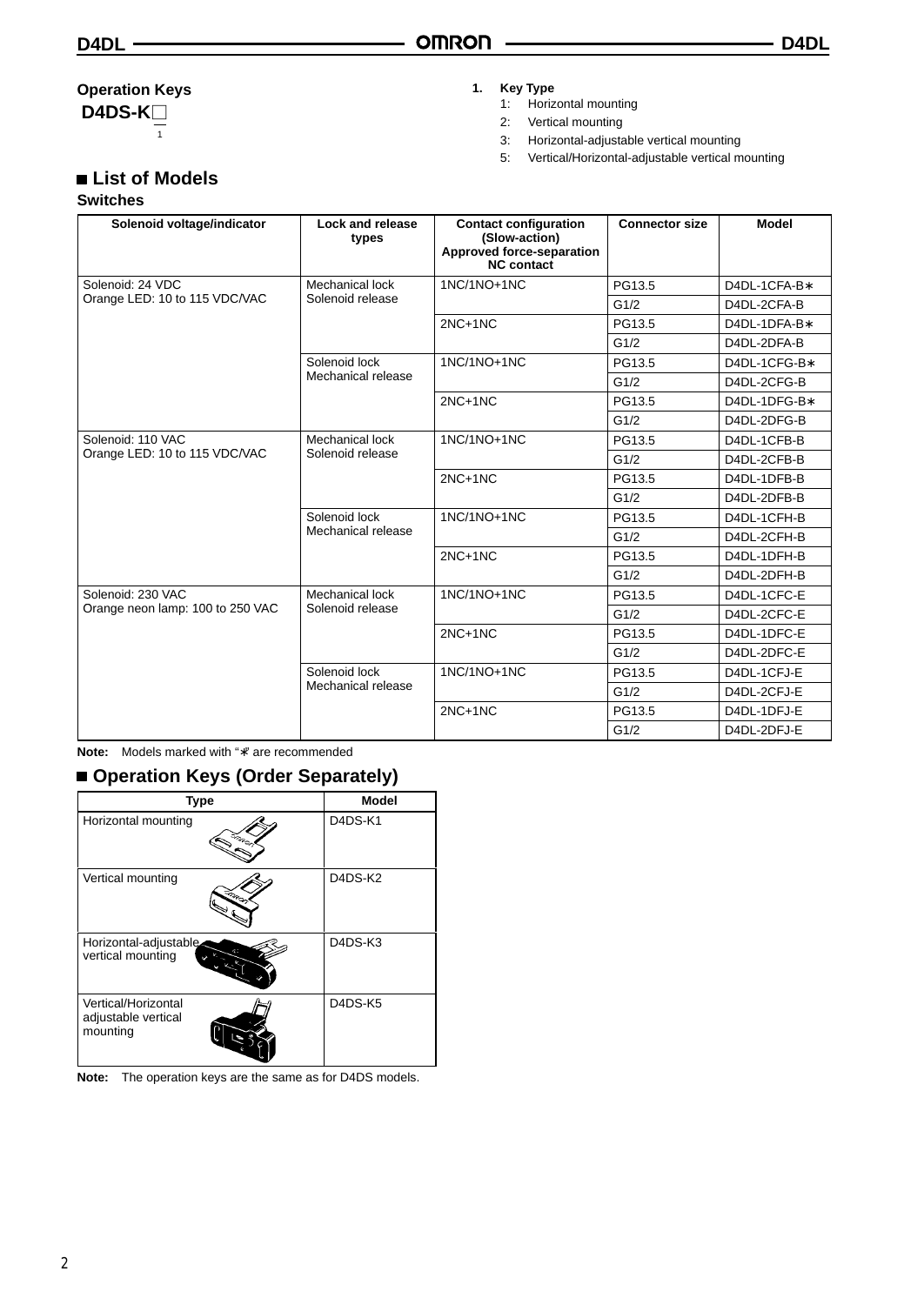## Specifications —

## **Approved Standard Ratings**

**TÜV (EN60947-5-1)**

| <b>Item</b>                            | <b>LED</b> type | Neon lamp<br>type |
|----------------------------------------|-----------------|-------------------|
| <b>Utilization category</b>            | AC-15           | $AC-15$           |
| Rated operating current $(I_{\alpha})$ | 6 A             | 3 A               |
| Rated operating voltage $(U_a)$        | 115V            | 250 V             |

Note: Use a 10-A fuse type gI or gG as a short-circuit protection device that conforms to IEC269.

#### **UL/CSA (UL508, CSA C22.2 No. 14) A300**

| ×<br>۰. | ۰. |  |
|---------|----|--|
|         |    |  |

| <b>Rated voltage</b> | <b>Carry current</b> | Current |              |             | <b>Volt-amperes</b> |
|----------------------|----------------------|---------|--------------|-------------|---------------------|
|                      |                      | Make    | <b>Break</b> | <b>Make</b> | <b>Break</b>        |
| <b>120 VAC</b>       | 10A                  | 60 A    | 6 A          | 7.200 VA    | 720 VA              |
| <b>240 VAC</b>       |                      | 30 A    | 3 A          |             |                     |

## **Characteristics**

| Degree of protection (see note 2)         |                                                 | IP65 (EN60947-5-1)                                                                                                                                                |  |
|-------------------------------------------|-------------------------------------------------|-------------------------------------------------------------------------------------------------------------------------------------------------------------------|--|
| Life expectancy (see note 3)              |                                                 | Mechanical: 1,000,000 times min.<br>Electrical: 500,000 times min.                                                                                                |  |
| <b>Operating speed</b>                    |                                                 | $0.05$ to $0.5$ m/s                                                                                                                                               |  |
| <b>Operating frequency</b>                |                                                 | 30 operations/minute max.                                                                                                                                         |  |
| <b>Rated frequency</b>                    |                                                 | 50/60 Hz                                                                                                                                                          |  |
|                                           | Positive opening force (see note 4)             | 58.84 N min. (EN60947-5-1)                                                                                                                                        |  |
|                                           | Positive opening travel (see note 4)            | 10 mm min. (EN60947-5-1)                                                                                                                                          |  |
| <b>Holding force</b>                      |                                                 | 500 N min. (GS-ET-19)                                                                                                                                             |  |
| <b>Insulation resistance</b>              |                                                 | 100 $M\Omega$ min. (at 500 VDC)                                                                                                                                   |  |
|                                           | Rated insulation voltage (U;)                   | 300 V (EN60947-5-1)                                                                                                                                               |  |
| (I <sub>the</sub> )                       | Conventional enclosed thermal current           | 10 A (EN60947-5-1)                                                                                                                                                |  |
| Rated impulse voltage (U <sub>imp</sub> ) |                                                 | Between terminals of same or different polarity, each terminal and ground, and each<br>terminal and non-current-carrying metal part: 4 kV                         |  |
|                                           |                                                 | Between the solenoid and non-current-carrying metal part: 0.8 kV for 24 VDC solenoid,<br>2.5 kV for 110 VAC solenoid, and 4 kV for 230 VAC solenoid (EN60947-5-1) |  |
|                                           | <b>Conditional short-circuit current</b>        | 100 A (EN60947-5-1)                                                                                                                                               |  |
|                                           | <b>Pollution degree (operating environment)</b> | 3 (EN60947-5-1)                                                                                                                                                   |  |
|                                           | <b>Protection against electric shock</b>        | Class II (double insulation)                                                                                                                                      |  |
| <b>Switching overvoltage</b>              |                                                 | 1,500 V max. (EN60947-5-1)                                                                                                                                        |  |
| <b>Contact resistance</b>                 |                                                 | 25 m $\Omega$ max. (initial value)                                                                                                                                |  |
| <b>Vibration resistance</b>               |                                                 | Malfunction: 10 to 55 Hz, 0.75-mm single amplitude                                                                                                                |  |
| <b>Shock resistance</b>                   |                                                 | Mechanical: 1,000 m/s <sup>2</sup> min.<br>Malfunction: 300 m/s <sup>2</sup> min.                                                                                 |  |
| <b>Ambient temperature</b>                |                                                 | Operating: $-10^{\circ}$ C to 55 $^{\circ}$ C with no icing                                                                                                       |  |
| <b>Ambient humidity</b>                   |                                                 | Operating: 95% max.                                                                                                                                               |  |
| Weight                                    |                                                 | Approx. 340 g (D4DL-1CFA-B)                                                                                                                                       |  |
| <b>Material</b>                           | Body and actuator flange                        | Glass-fiber reinforced thermoplast, self-extinguishing                                                                                                            |  |
|                                           | Actuator                                        | Stainless steel                                                                                                                                                   |  |

**Note:** 1. The above values are initial values.

2. Although the switch box is protected from dust or water penetration, do not use the D4DL in places where foreign material may penetrate through the key hole on the head, otherwise switch damage or malfunctioning may occur.

3. The above mechanical or electrical life is ensured at an ambient temperature of 5°C to 35°C and an ambient humidity of 40% to 70%.

4. These values must be satisfied to ensure safe operation.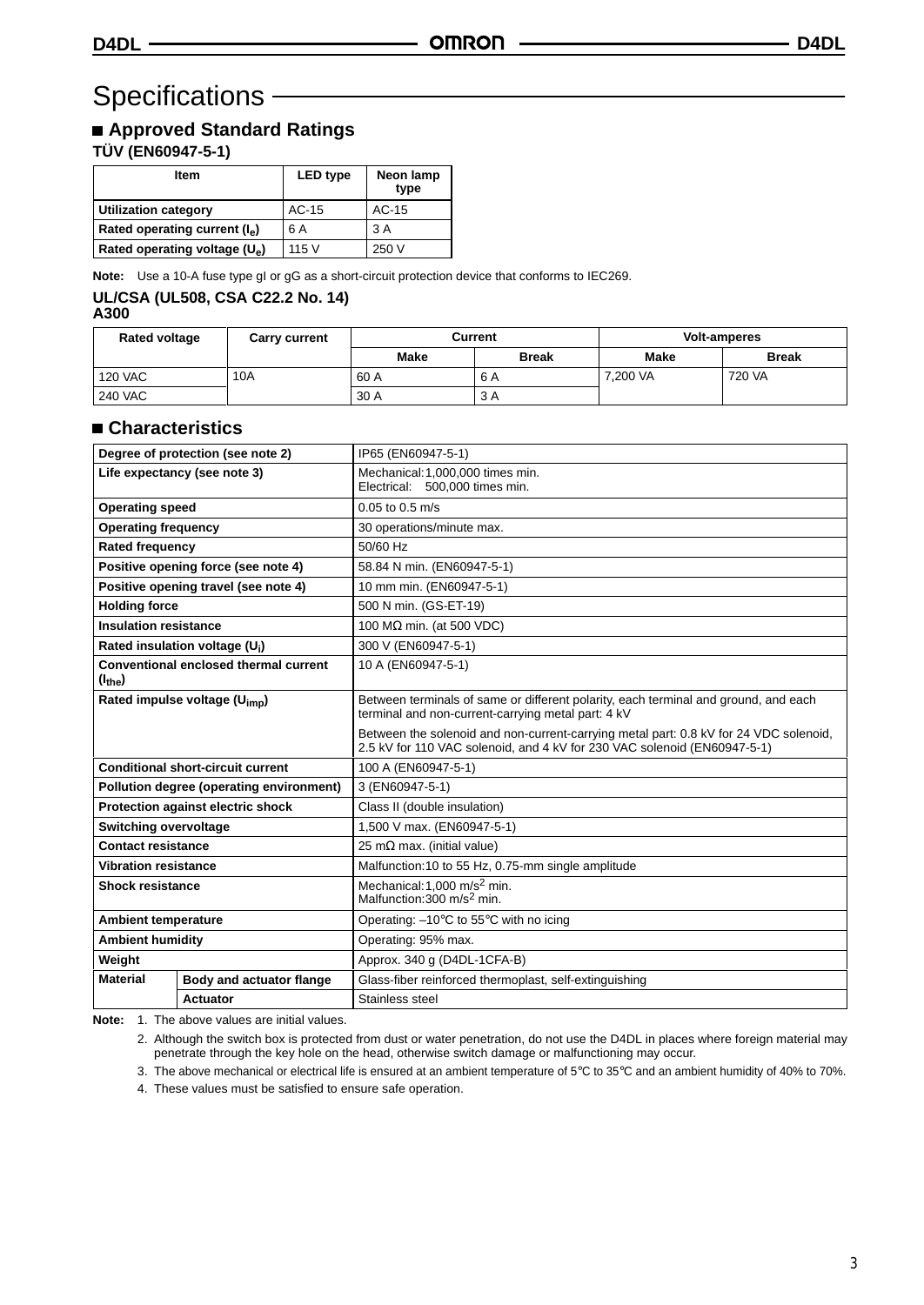### **Solenoid Characteristics**

| Item                    | <b>24 VDC</b>                                      | <b>110 VAC</b>                 | <b>230 VAC</b>                 |
|-------------------------|----------------------------------------------------|--------------------------------|--------------------------------|
| Rated operating voltage | 24 VDC <sup>+10%</sup> /_ <sub>15%</sub> (100% ED) | 110 VAC ±10% (100% ED)         | 230 VAC ±10% (100% ED)         |
| Current consumption     | Approx. 200 mA                                     | Approx. 50 mA                  | Approx. 30 mA                  |
| Insulation              | Class F $(130^{\circ}$ C max.)                     | Class F (130 $\degree$ C max.) | Class F $(130^{\circ}$ C max.) |

### **Indicator**

| <b>Item</b>     | LED               | Neon lamp      |
|-----------------|-------------------|----------------|
| Rated voltage   | 10 to 115 VAC/VDC | 100 to 250 VAC |
| Current leakage | Approx. 1 mA      | Approx. 1.9 mA |
| Color (LED)     | Orange            | Orange         |

## **Nomenclature**

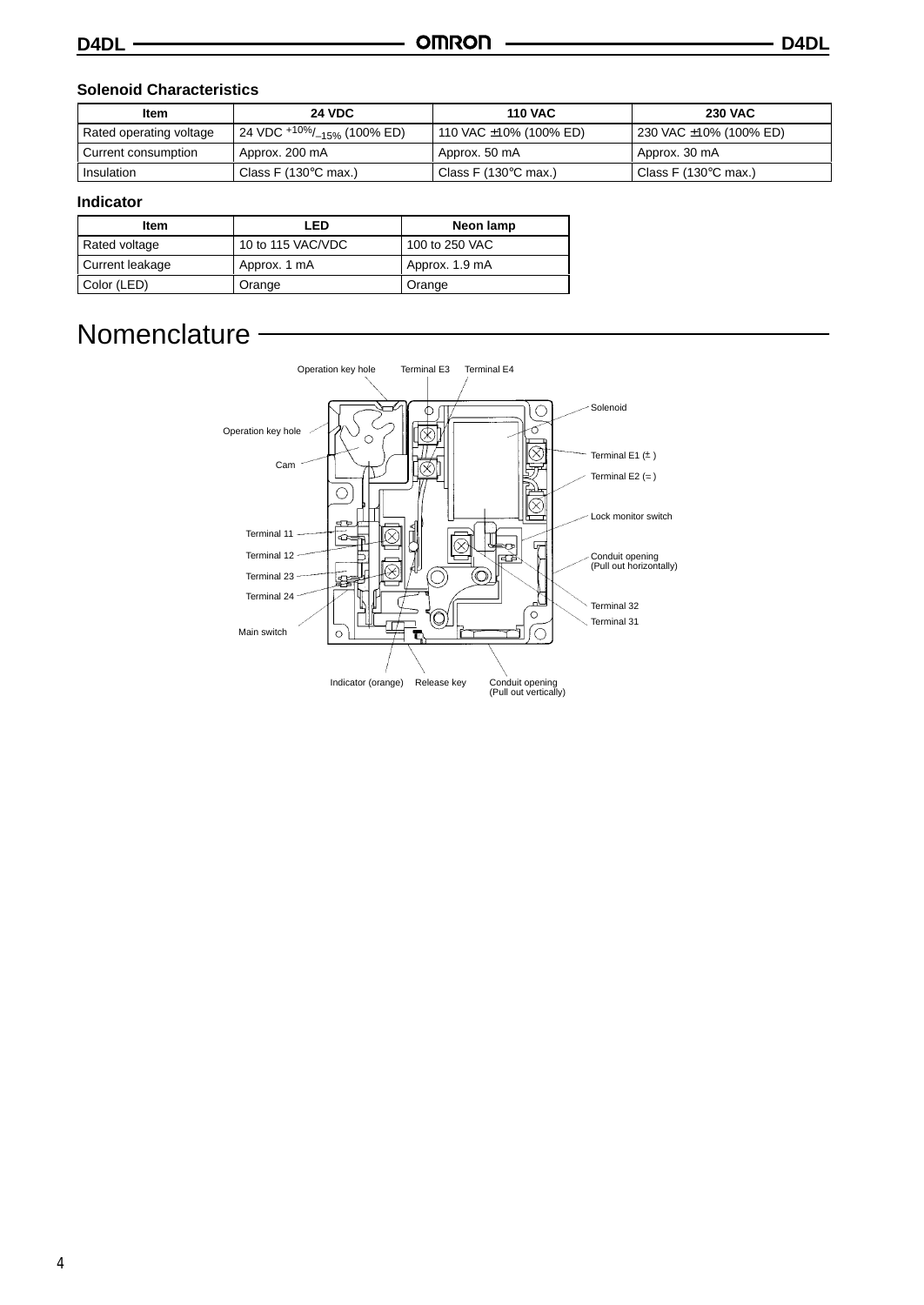## Operation -



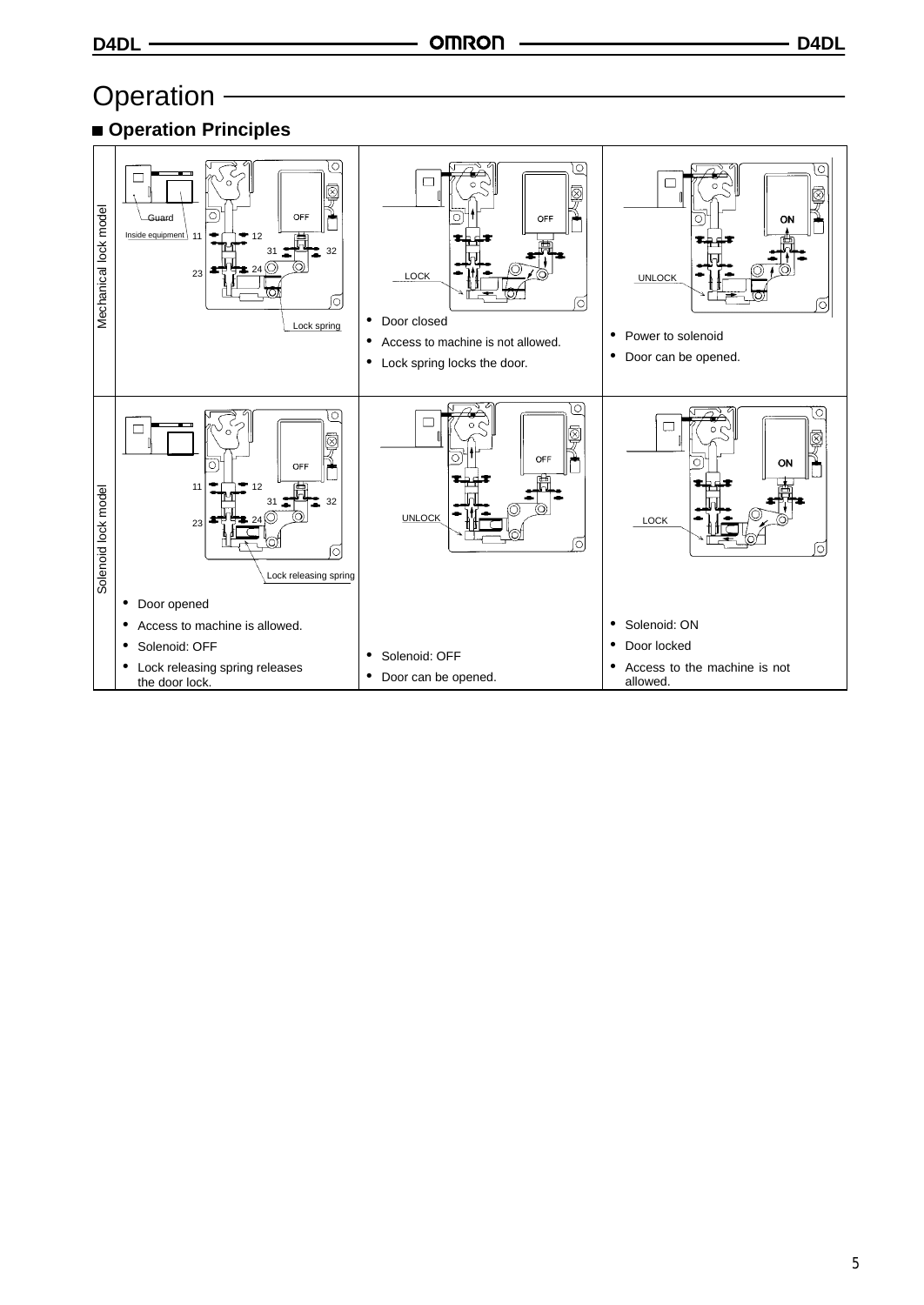## ■ Contacts

Indicates conditions where the Key is inserted and the lock is applied. Connect the terminals 12 to 31 to conform to BIA GS-ET-19.

| <b>Model</b>                     | <b>Contact</b>  | <b>Contact form</b>                         | <b>Diagram</b>                                                                                                                     | <b>Remarks</b>                                                                                                                                                |
|----------------------------------|-----------------|---------------------------------------------|------------------------------------------------------------------------------------------------------------------------------------|---------------------------------------------------------------------------------------------------------------------------------------------------------------|
| $D4DL$ - $C$ $D$ - $E$           | $1NC/1NO + 1NC$ | $11 -$<br>32<br>12 31<br>23                 | Lock position<br>$11-32$<br>$\overline{\phantom{a}}$<br>23-24<br>ON<br>Travel<br>Fully-draw<br>Insertion<br>n position<br>position | Only terminals 11, 12, 31,<br>and 32 have an positive<br>opening mechanism. $\bigcap$<br>The terminals 11-12 and<br>23-24 can be used as<br>opposing poles.   |
| $D4DL$ - $D$ $D$ $\neg$ - $\neg$ | $2NC + 1NC$     | $11 -$<br>32<br>$12 \t31$ -<br>$21 -$<br>22 | Lock position<br>$11-32$<br>▓▓<br>$21 - 22$<br>ON<br>Travel<br>Fully-draw<br>Insertion<br>n position<br>position                   | Terminals 11, 12, 21, 22,<br>31, and 32 have a positive<br>opening mechanism. $\bigcap$<br>The terminals 11-12 and<br>21-22 can be used as<br>opposing poles. |

### **Indicator Internal Circuit Diagram LED Type (10 to 115 VAC/DC)**



#### **Neon Lamp Type (100 to 250 VAC)**



## **Circuit Connection Example**

Circuit is to be connected by user.

- Connect terminals 12 to 31. (To conform to BIA GS-ET-19.)
- Do not connect the indicator in parallel to the contacts. Doing so may allow short-circuit current to flow while the indicator is damaged, causing equipment malfunction.
- The 24-VDC solenoid has polarity. Be sure not to make wiring mistakes.
- In the following connection example, the indicator will be lit when the door is open. (D4DL-1CFA-B)

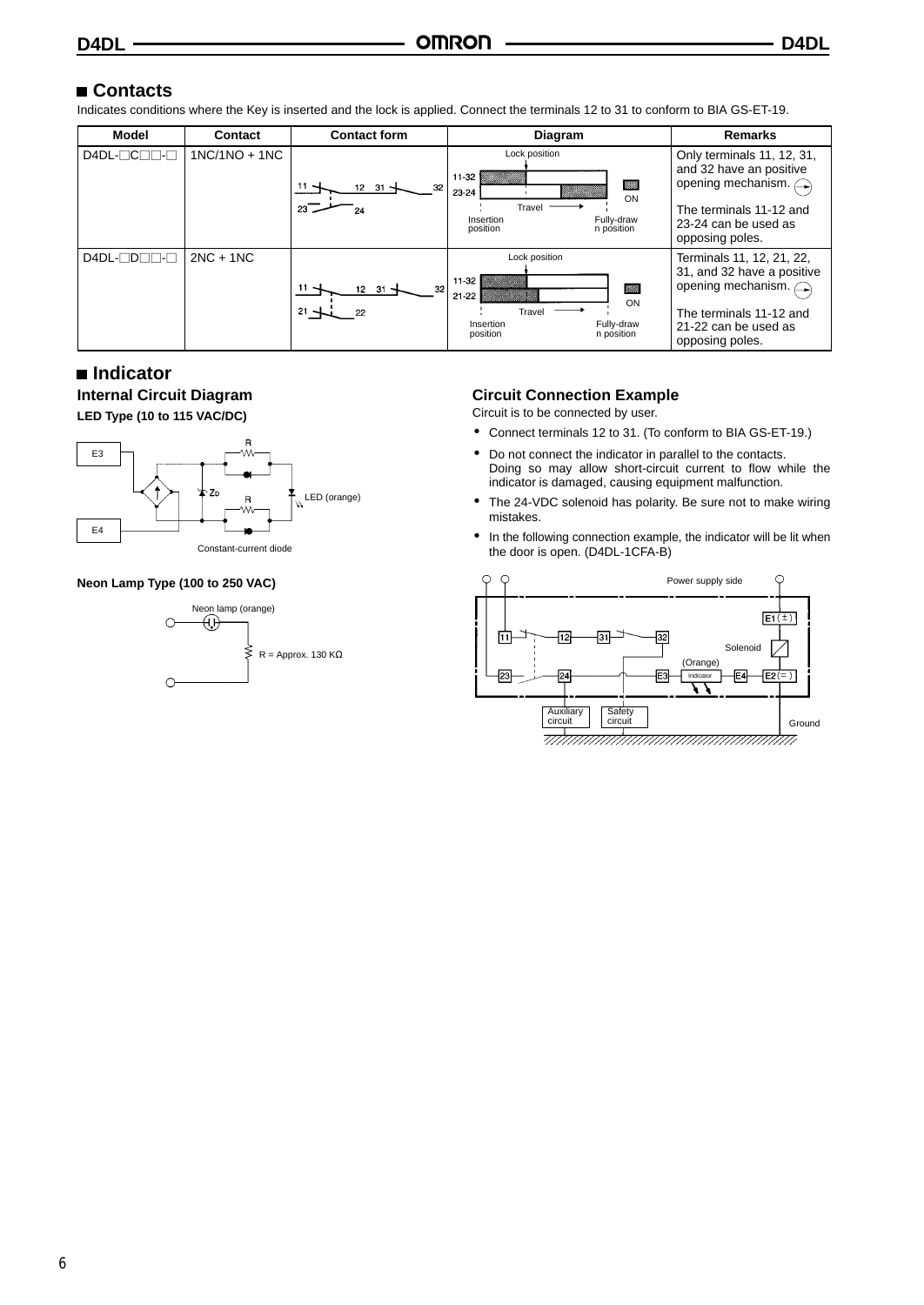## **Connection Example with OMRON G9S Safety Relay Unit**

**G9S-321-T (24 VDC)+D4DL-CFA-/-CFB-/-CFC- (Mechanical Lock Type)+D4D-520N**

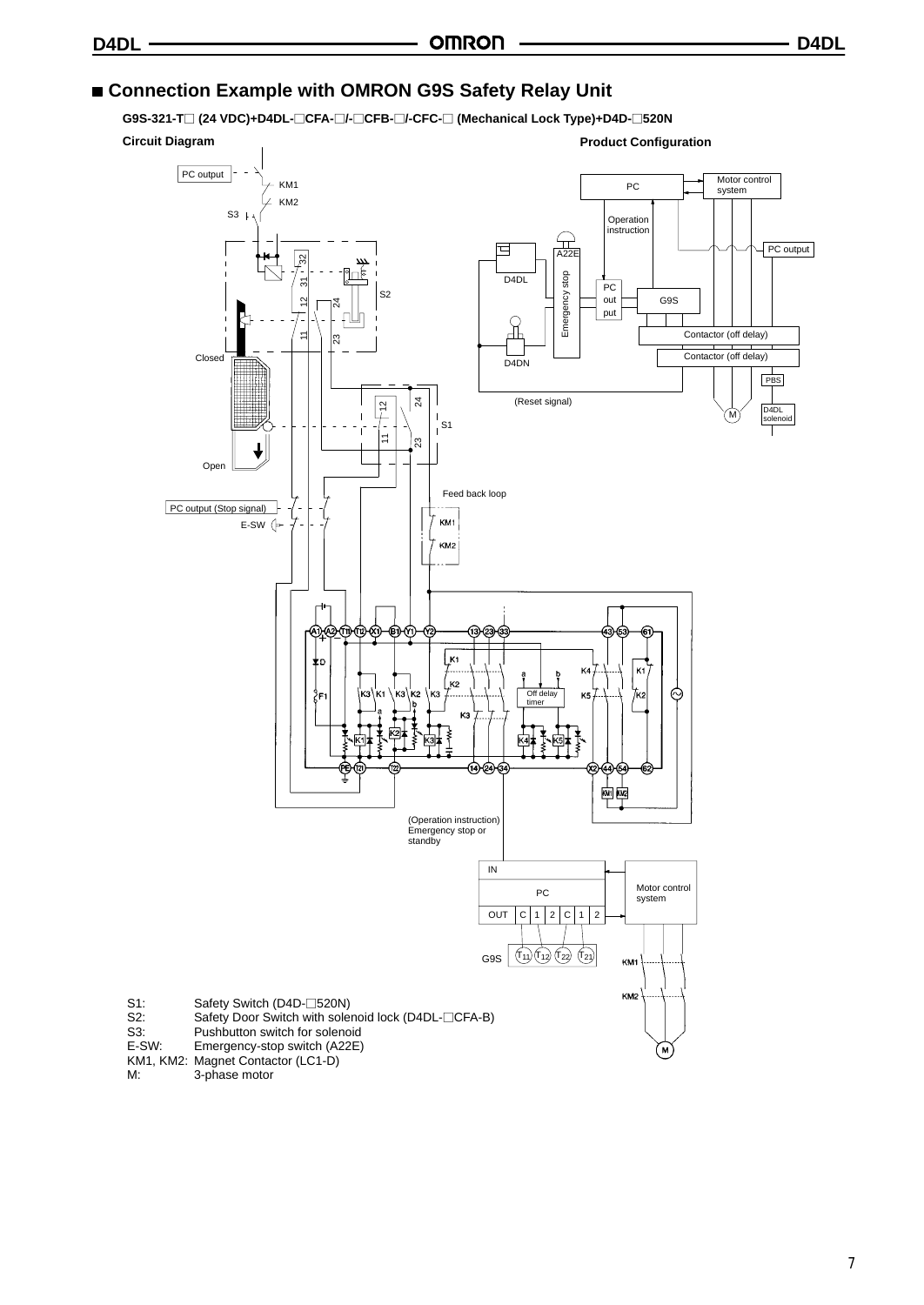#### **G9S-301 (24 VDC)+D4DL-CFG-/-CFH-/-CFJ- (Solenoid Lock Type)+D4D-520 N Product Configuration** PC output Motor control PC system Operation instruction k  $\widehat{A}$ <br> $\widehat{A}$ <br> $\widehat{A}$ <br> $\widehat{2}$ <br> $\widehat{E}$ <u>า<br>2</u><br>24<br>24 同 S2  $\overline{D4D}$ Emergency stop Emergency stop 11 23 24 12 1123  $PC \nightharpoonup \nightharpoonup \nightharpoonup \nightharpoonup \nightharpoonup \nightharpoonup \nightharpoonup \nightharpoonup$ outpu Closed Contactor  $\top$ **Contactor**  $D4DN$ 12 111 Reset switch Hull S1 M Open  $\boxed{\text{PC output (Stop signal)} - \nightharpoonup - \nightharpoonup \nightharpoonup - \nightharpoonup \nightharpoonup \nightharpoonup \nightharpoonup \nightharpoonup \nightharpoonup \nightharpoonup \nightharpoonup \nightharpoonup \nightharpoonup \nightharpoonup \nightharpoonup \nightharpoonup \nightharpoonup \nightharpoonup \nightharpoonup \nightharpoonup \nightharpoonup \nightharpoonup \nightharpoonup \nightharpoonup \nightharpoonup \nightharpoonup \nightharpoonup \nightharpoonup \nightharpoonup \nightharpoonup \nightharpoonup \nightharpoonup \nightharpoonup \nightharpoonup \n$ KM1 E-SW  $\vert_{s_3}$ KM<sub>2</sub> ਐრ ന്ദാം കൂടാ (3∖k. .<br>K2  $\circledcirc$ 9⊧ /ĸ2 ่หจ ₹ 厚工 KM<sub>1</sub> KM<sub>2</sub> (Operation instruction) Emergency stop or standby  $\overline{M}$ PC Motor control system  $OUT C 1 2 C 12$ G9S T11 T12 T22 T21 KM KM: S1: Safety Switch (D4D-□520N) S2: Safety Door Switch with solenoid lock (D4DL-CFG-B)

- S3: Reset switch<br>E-SW: Emergency-s Emergency-stop switch (A22E)
- KM1, KM2: Magnet Contactor (LC1-D)<br>M: 3-phase motor
- 3-phase motor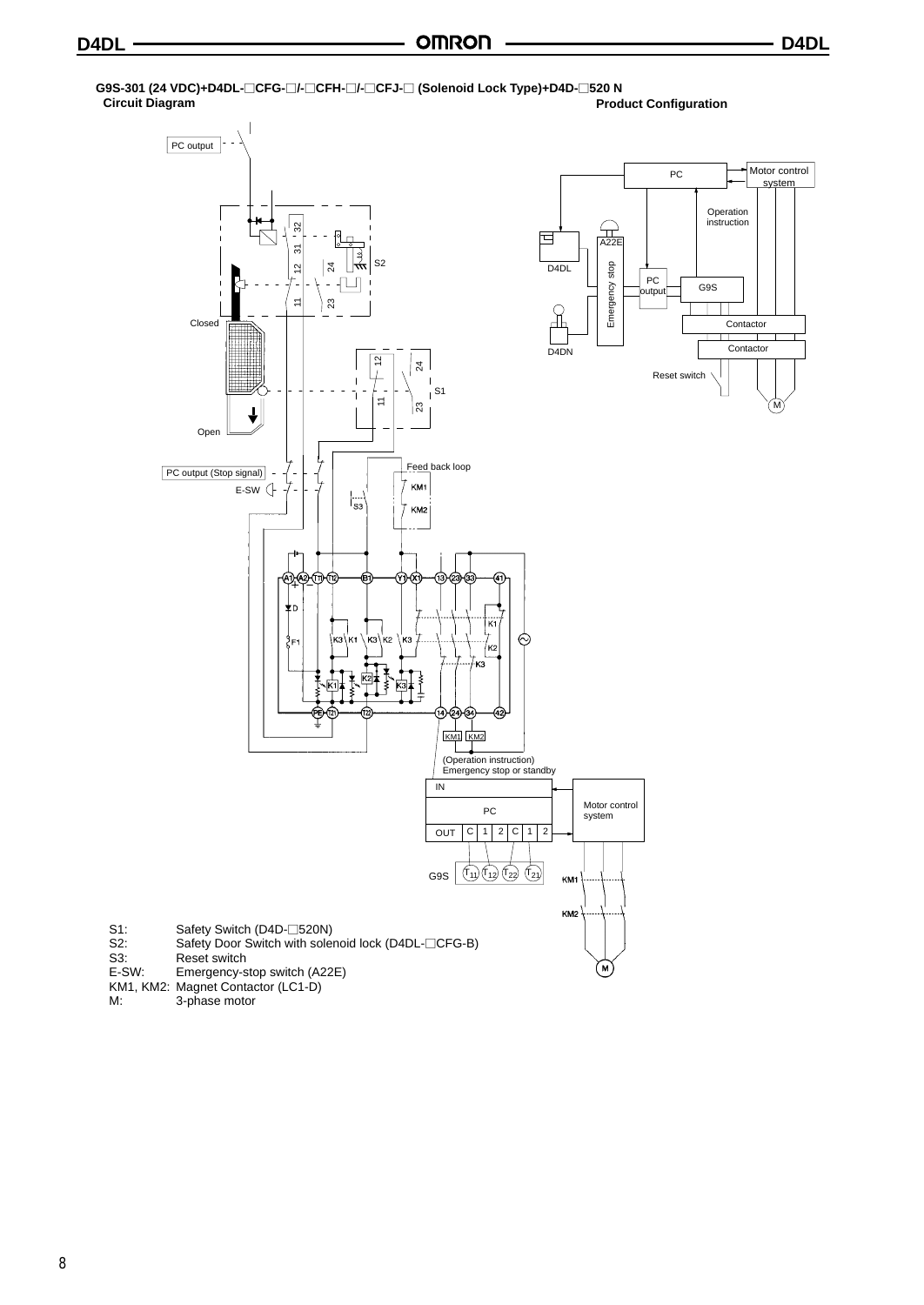## **Dimensions**

**Note:** All units are in millimeters unless otherwise indicated.

## **Switch**



### **Operation Key**

**Note:** Each dimension has a tolerance of ±0.4 mm unless otherwise specified.



**D4DS-K3 Horizontal-adjustable Vertical Mounting**



**D4DS-K5 Horizontal/Vertical-adjustable Vertical Mounting**

Pre-travel distance 9 mm max. Movement before being locked 3 mm min.

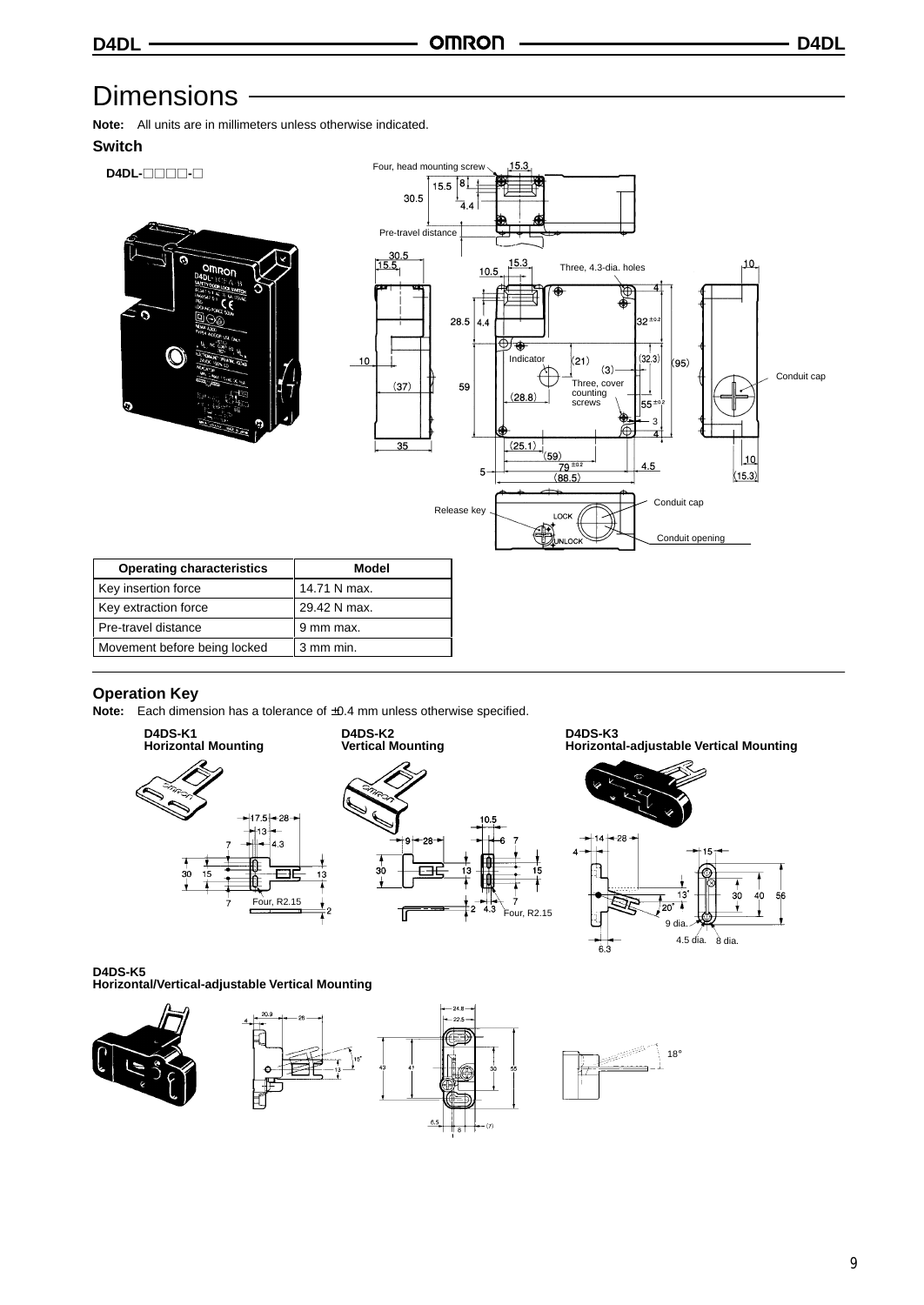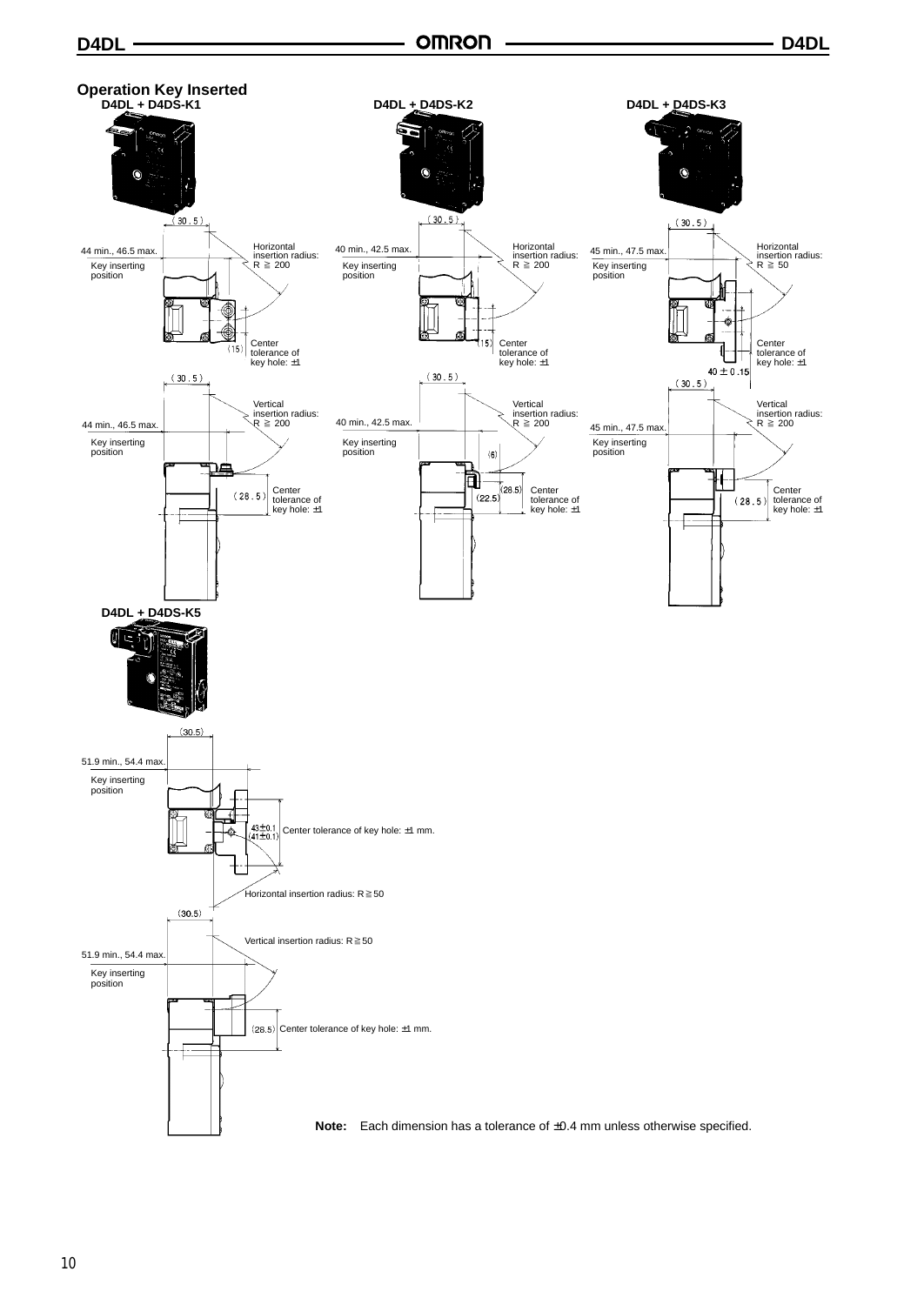## **Precautions**

## **! CAUTION**

Do not dismount the operation key from the door intentionally and insert it to the switch with the door open. Machine may start operating and injury or death may be caused.

Do not use metal connectors or conduits with this switch. Rigid connectors and conduits may damage the switch. The broken conduit hole may cause an electrical shock hazard.

After-changing the release key to the UNLOCK position or inserting the operation key, change the head direction. Otherwise, the switch may malfunction and injuries may occur due to mis-operation of the device.

### **NOTICE**

Install the operation key so that it will not hit the operator when the door is open.

If the D4DL is applied to an emergency stop circuit or safety circuit for prevention of injury, use the NC contact, which incorporates a positive opening mechanism, and make sure that the D4DL operates in positive mode. Furthermore, secure the D4DL with screws or equivalent parts that are tightened in a single direction so that the D4DL or operation key cannot be easily removed or provide a protection cover to the D4DL and post a warning label near the D4DL.

To protect the D4DL from damage due to short-circuits, connect the D4DL in parallel to a fuse that has a breaking current 1.5 to 2 times the rated current of the D4DL. If the D4DL is used under EN-approved rating conditions, use a 10-A fuse, type gI or gG conforming to IEC 269.

Do not supply power to the D4DL while wiring the D4DL.

In order to prevent the D4DL from burning due to overvoltage, insertion of a protection fuse into the solenoid circuits is recommended.

Do not use the D4DL in locations subject to explosive or flammable gases.

Make sure that the load current does not exceed the rated current and that the load terminals are wired correctly.

Pay utmost attention to correctly wire each terminal.

After mounting and adjusting the D4DL, make sure that the D4DL operates properly.

If the D4DL is imposed with force exceeding the lock strength, the D4DL may break and the equipment may continue operating.

Do not drop or disassemble the D4DL.

#### **Release Key**

The release key is used to unlock the D4DL in case of emergency or if the power supply to the D4DL fails.

Use an appropriate tool to set the release key to UNLOCK so that the lock will be released and the door can be opened.

The release key is set at the UNLOCK position. Set the release key to the LOCK position before use.

#### **Mechanical Lock Type**



The release key applied to the door of a machine room ensures the safety of people adjusting the equipment in the machine room. If the release key is set to UNLOCK, the door will not be locked when the door is closed and no power will be supplied to the equipment. Do not use the release key to start or stop machines.

To prevent the release key from being used carelessly by unauthorized people, set the release key of the D4DL in normal operation to UNLOCK and seal the release key with seal wax.

#### **Mounting**

Be sure to mount the D4DL with a stopper as shown in the following illustration. Do not use the D4DL Switch as a stopper.



#### **Solenoid Lock Type**

The solenoid lock locks the door only when power is supplied to the solenoid. Therefore, the door will be unlocked if the power supply to the solenoid fails. Therefore, do not use the solenoid lock type for machines that may be operating and dangerous even after the machine stops operating because of inertia.

#### **Life Expectancy**

The life of the D4DL will vary with the switching conditions. Before applying the D4DL, test the D4DL under actual operating conditions and be sure to use the D4DL in actual operation within switching times that will not lower the performance of the D4DL.

#### **Operating Environment**

The D4DL is for indoor use only. Do not use the D4DL outdoors. Otherwise, the D4DL may malfunction.

#### **Do not use the D4DL in the following locations:**

Locations with severe changes in temperature

Locations with excessive humidity that may cause condensation Locations with excessive vibration

Locations where metal dust, oil, or chemical may be sprayed onto the D4DL

#### **Operation Key**

Be sure to use the dedicated Operation Key only.

Do not operate the D4DL with anything other than the dedicated Operation Key. Otherwise, the safety of the system may not be maintained.

Do not impose excessive force on the Operation Key inserted into the D4DL or drop the D4DL with the Operation Key inserted. Otherwise, the Operation Key may be deformed or broken.



Secure the Operation Key with a one-way screw, or an equivalent, so that the Operation Key cannot be easily removed.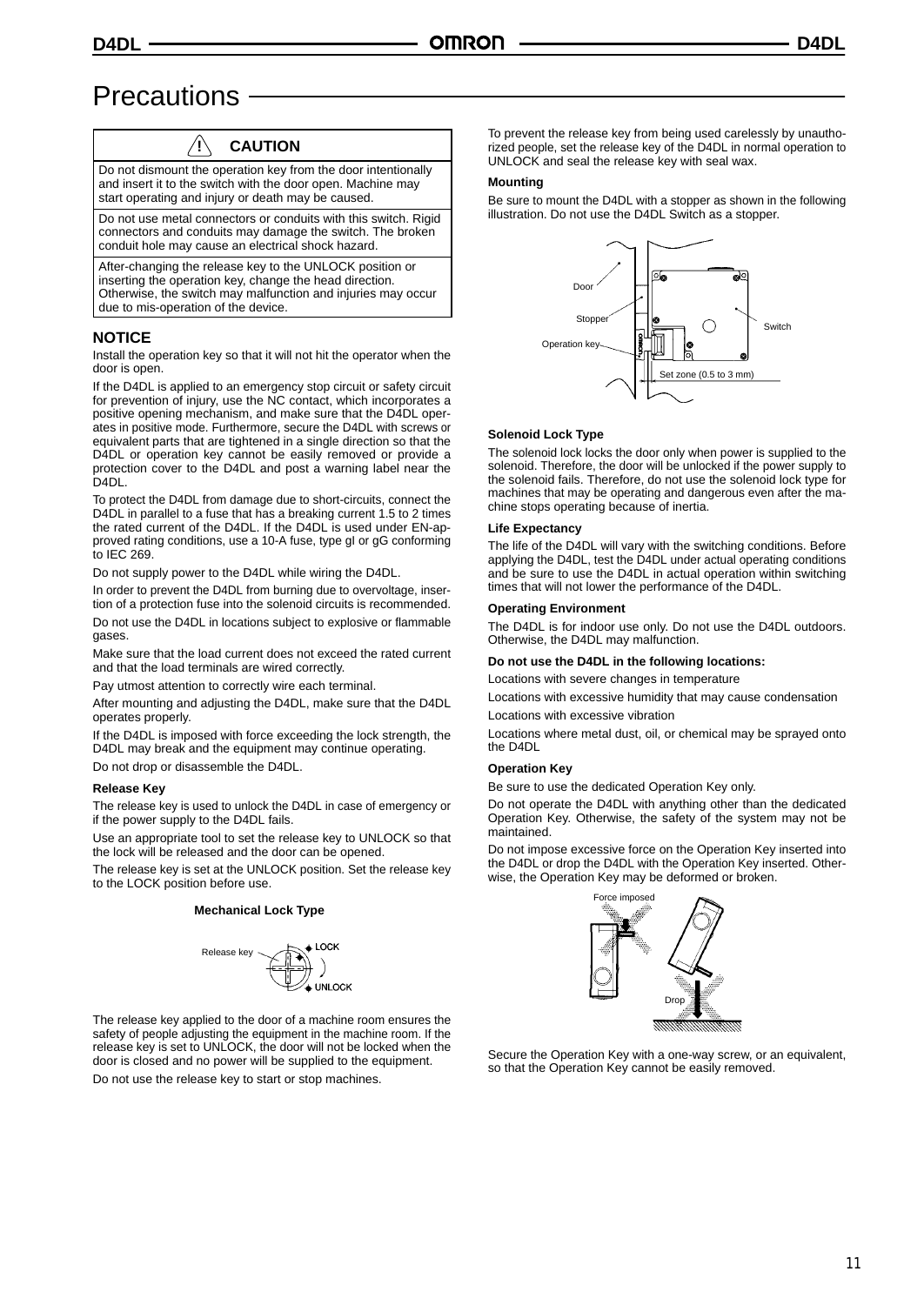### **Locking the Door**

The D4DL may eventually break if the door opens accidentally due to the weight of the door, the vibration of the machine, or the bouncing of the door against the rubber bumper.

Furthermore, the door may not unlocked if force is imposed on the operation key.

Do not use the casing of the D4DL as a locking mechanism for the door in such cases and be sure to prepare a special lock within the lock range of the D4DL (i.e., 0.5 to 3 mm).



#### **Mounting**

Refer to page 338 for the mounting dimensions of the Operation Key. Be sure that the Operation Key can be inserted properly with a tolerance of ±1 mm in the upward, downward, left, or right direction, otherwise the D4DL may be damaged.





## (3) (5)  $(1)$  $(7)$ (6)  $\overline{A}$



|     | Type                                      | Proper tightening torque     |
|-----|-------------------------------------------|------------------------------|
| (1) | <b>Terminal screw</b><br>(M3.5)           | $0.59$ to $0.78$ N $\cdot$ m |
| (2) | Cover<br>mounting<br>screw                | 0.78 to 0.88 $N \cdot m$     |
| (3) | Head mounting<br>screw                    | $0.78$ to 0.88 N $\bullet$ m |
| (4) | Body mounting<br>screw (M4)<br>(see note) | 0.49 to 0.69 $N \cdot m$     |
| (5) | Operation Key<br>mounting<br>screw        | 2.35 to 2.75 $N \cdot m$     |
| (6) | Connector at<br>conduit<br>opening        | 1.77 to 2.16 $N \cdot m$     |
| (7) | Cap screw                                 | 1.27 to 1.67 N • m           |

**Note:** Tighten each screw together with a washer to the specified torque.

#### **Mounting**

Be sure the that D4DL operates properly after mounting and adjusting the D4DL.

Use M4 screws (one-way screws, etc.) and washers to mount the D4DL and Operation Key securely.